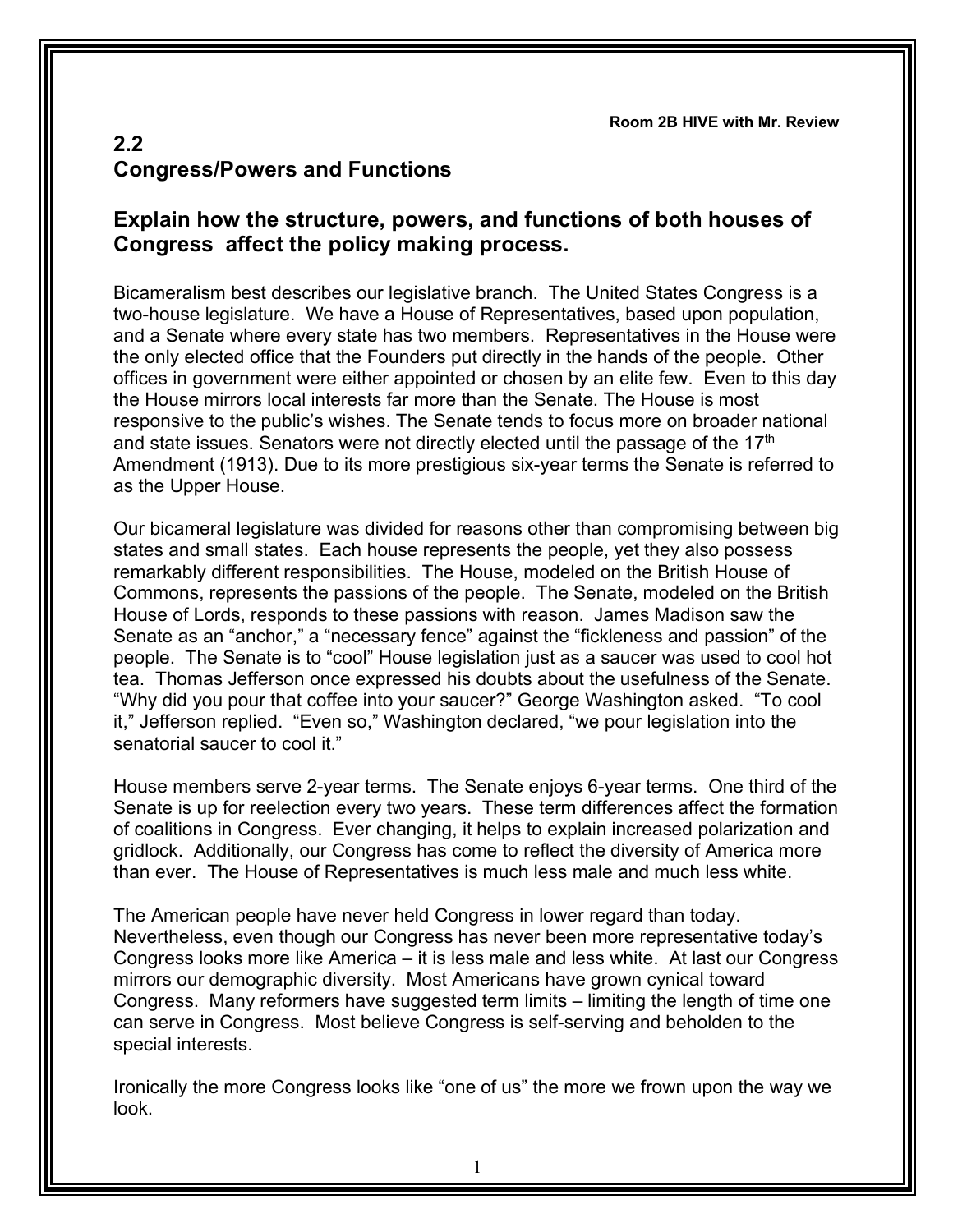In many ways the House and Senate are very different. These differences impact the work of Congress. The policy process is often hindered by these differences. One can conclude that this was intentional. For instance, the House is made up of 435 members who serve two-year terms. The Senate is made up of 100 members who serve six-year terms. The leadership in the House plays a more important role. The House has less procedural flexibility than the Senate. Strict rules govern the legislative process in the House. This includes limited debate. The Senate is known for the filibuster, a rule that allows one member to stop all legislation by threatening an unlimited debate. Members of the House tend to become experts on certain issues. Senate members often are more generalists. House members appeal to a narrow constituency. Ironically House elections are less competitive. The Senate is also given certain unique constitutional duties like confirming presidential appointments and treaties.

The leadership of Congress is determined by strict party votes. The majority party holds all of the principal leadership positions.

The most important leadership positions in the House of Representatives are:

SPEAKER OF THE HOUSE – As presiding officer the Speaker controls the calendar. The Speaker determines the agenda of the House. The Speaker also makes committee assignments.

MAJORITY LEADER – The Majority Leader orchestrates the legislative process. When important bills are introduced by the Majority Leader is in charge of building a strategy to get it passed.

MAJORITY WHIP – The Majority Whip collects information and tries to induce members to vote in line with the party leadership. No vote in Congress is held before the Whip informs the leadership of the probable outcome. This allows the leadership to only hold a vote when they know they will win. WHIPs help build coalitions of voters and serve as Congressional headcounters.

The most important leadership positions in the Senate are:

MAJORITY LEADER – The Majority Leader in the Senate is the most important leader. The Majority Leader orchestrates the legislative process. When important bills are introduced by the Majority Leader is in charge of building a strategy to get it passed. MAJORITY WHIP – The Majority Whip collects information and tries to induce members to vote in line with the party leadership. No vote in the Senate is held before the Whip informs the leadership of the probable outcome. This allows the leadership to only hold a vote when they know they will win.

NOTE: The presiding officer in the Senate is the Vice President but has virtually no power. The Vice President will appear in the Senate on the opening day and if a tie occurs in a vote. The VP breaks all tie votes. In his absence the presiding officer becomes the President Pro Tempore. This is more symbolic and typically goes to the oldest member of the majority party.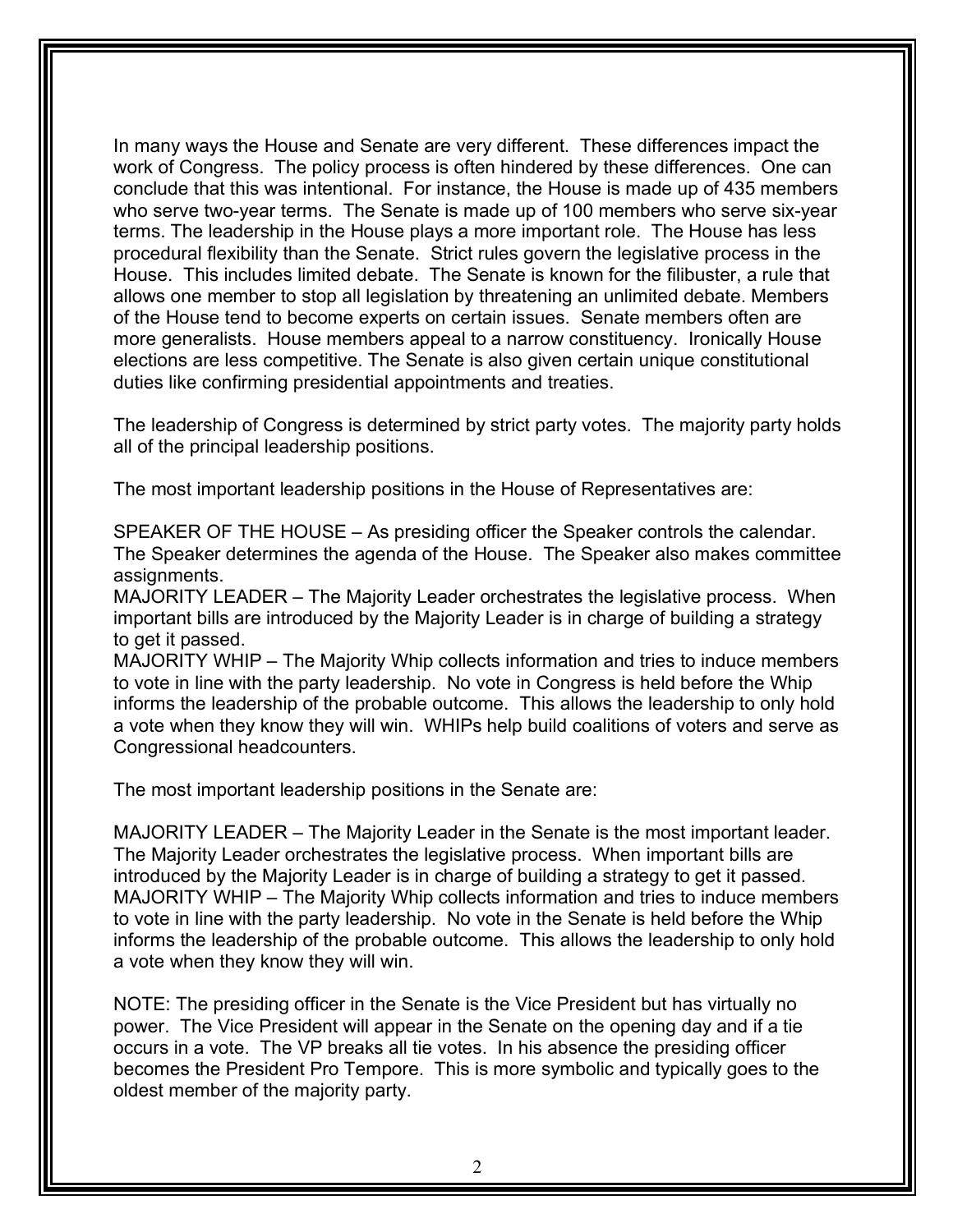Congress at work, however, is Congress in committee. Though the leadership of Congress receives the lion share of the media attention – most of the power in Congress is found in the standing committees. Every member of Congress is assigned to at least one standing committee. Standing committees is where the real work of Congress gets done. The majority party holds a majority of the votes in every committee. The permanent committees study prospective laws. This allows members of Congress, over time, to become experts in one area over another. For instance, a Congressman from Minnesota when assigned to the House Agriculture Committee becomes an expert on agricultural issues. Of course, this helps him back home with his constituents. Another reason incumbency rates are so high. The distributive theory of legislative organization argues that committee views are respected over what the whole House wants.

Certain standing committees are more important than others. The House Ways and Means Committee handles all revenue bills. Tax proposals go through this committee first. The Appropriation Committee, in both the House and Senate, handles the way tax dollars are spent.

There are two other types of committees in Congress. Select committees work on a specific albeit temporary issue. Conference committees resolve differences between House and Senate versions of the same bill.

Beyond committees Congress also is organized around specialized caucuses. These would be members who organize around a particular interest or issue. Many are large and powerful like the Congressional Black Caucus. Others are silly like the Congressional Boating Caucus. Caucuses are just another means to organize likeminded members to influence public policy.

Members of Congress also possess a large staff that helps them perform their duties. As Congressional staff increases so too does the amount of work Congress performs. With help from staff more and more legislation is proposed every year. This has made Congress much more individualistic. This decentralized Congress now provides greater access points for corrupt behavior.

To review, the legislative process is cumbersome, complex and rife with built in obstacles. Party leaders can demand discipline from its members to block most policy proposals from the opposition. House rules favor the majority party while the in the Senate the filibuster advantages the minority party. Senate members can also put holds on action. For all practical purposes this is a parliamentary rule that hinders the policy making process. Public policy success depends upon either broad national consensus, a strong president or an overwhelming majority of one party.

Logrolling is as old as politics itself. Logrolling is vote trading. I will support your bill if you support mine. You scratch my back and I will scratch yours. One wonders if principle can be found anymore? Logrolling also provides cover for legislators to do an